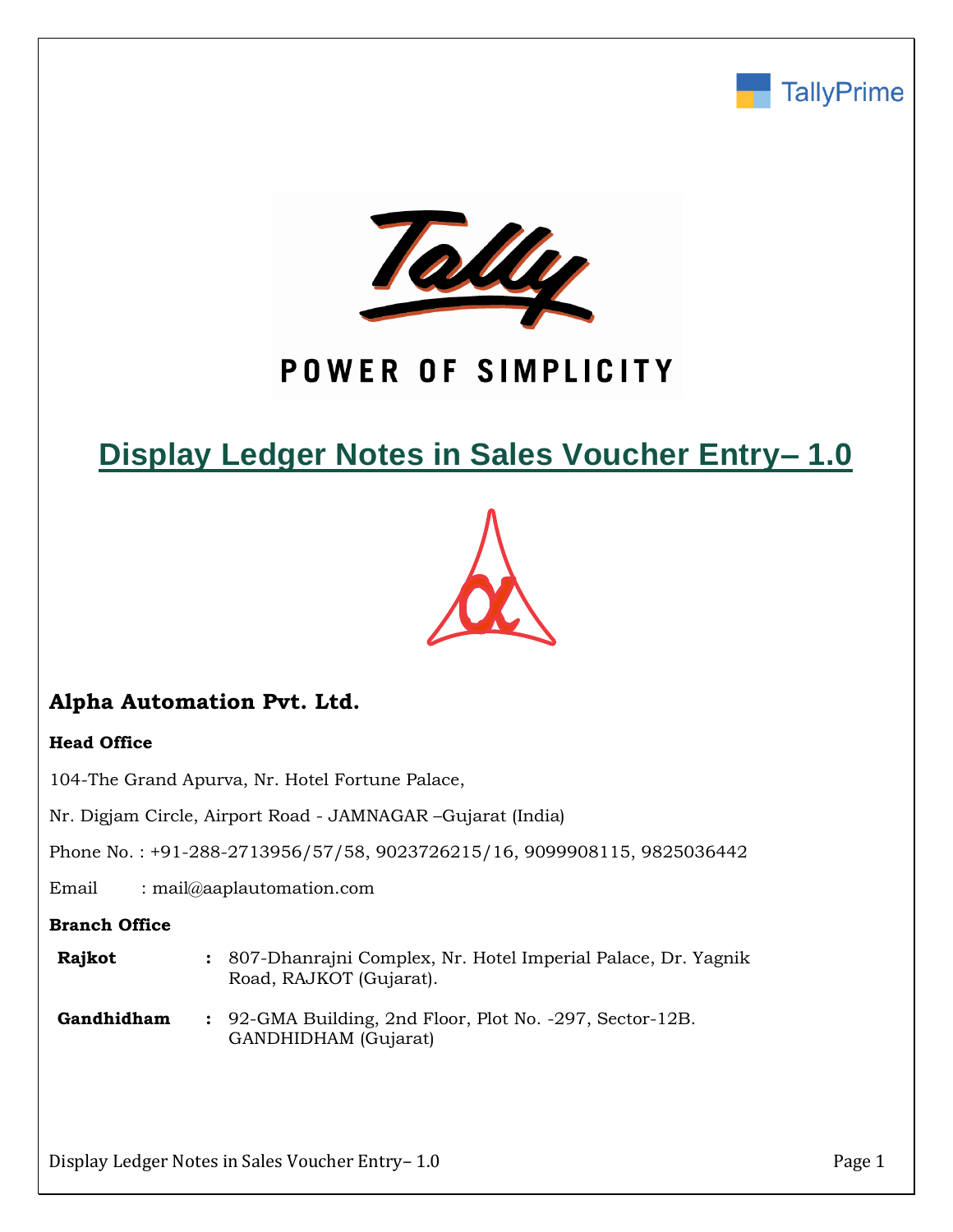

© 2020 Alpha Automation Pvt. Ltd. All rights reserved.

Tally, Tally 9, Tally9, Tally.ERP, Tally.ERP 9, Shoper, Shoper 9, Shoper POS, Shoper HO, Shoper 9 POS, Shoper 9 HO, TallyDeveloper, Tally.Server 9, Tally Developer, Tally. Developer 9, Tally.NET, Tally Development Environment, TallyPrime, TallyPrimeDeveloper, TallyPrime Server, Tally Extender, Tally Integrator, Tally Integrated Network, Tally Service Partner, TallyAcademy & Power of Simplicity are either registered trademarks or trademarks of Tally Solutions Pvt. Ltd. in India and/or other countries. All other trademarks are properties of their respective owners.

Version: Alpha Automation Pvt. Ltd. / Display Ledger Notes in Sales Voucher Entry/1.0/ Oct-2020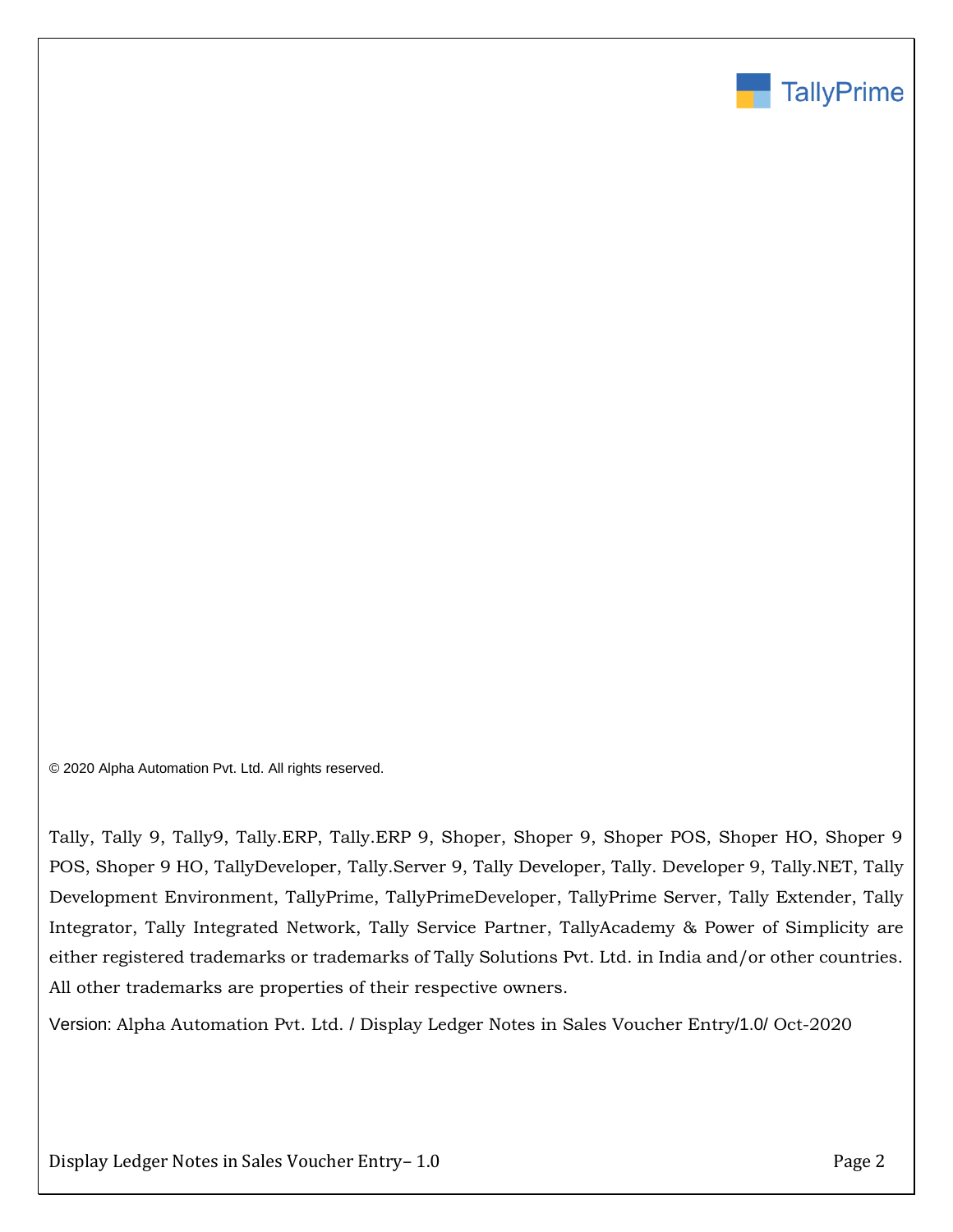

# **Display Ledger Notes in Sales Voucher Entry– 1.0**

# **Introduction**

This add-on facilitates the user to Pre-Define Ledger-wise Multiple Ledger Notes and Display the same while making Sales Voucher Entry to Instruct the Sales Staff.

# **Benefits**

• User gets details of Ledger Notes.

## **What's New?**

• Compatible with TallyPrime

**Important!** Take back up of your company data before activating the Add-on.

Once you try/purchase an Add-on, follow the steps below to configure the Add-on and use it.

### **Installation**

- 1. Copy the TCP file in TallyPrime Folder.
- 2. Gateway of Tally  $\rightarrow$  F1 (Help) $\rightarrow$  TDL & Add-on  $\rightarrow$  F4 (Manage Local TDL)  $\rightarrow$  Select Yes in Load TDL on Startup and give the file name of TCP File. After pressing the Enter Key will show TDL Status which should be as Loaded.

## **System requirements:**

No additional hardware / software infrastructure is required for executing and operation this applications module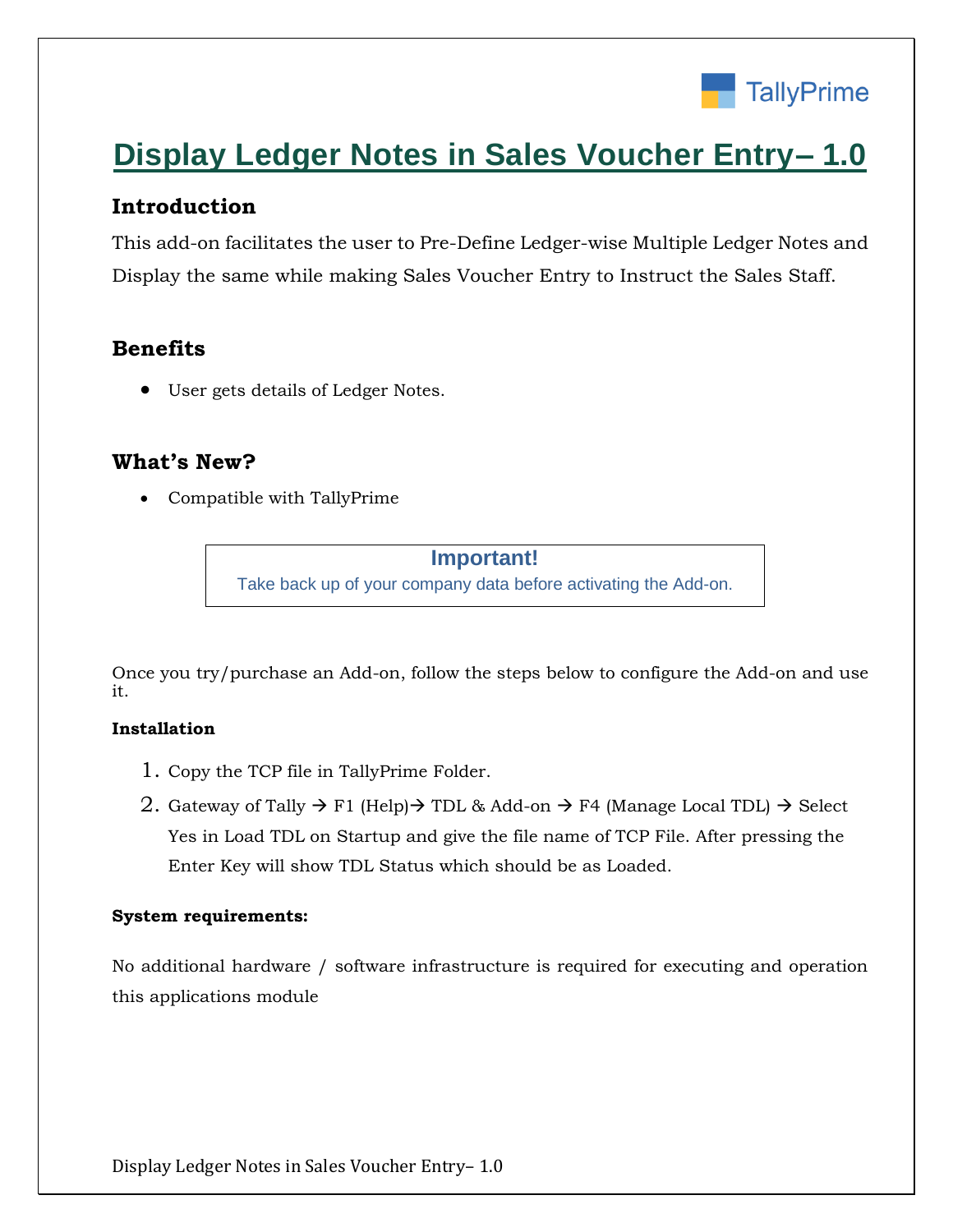

### **1. Activate the Add-on.**

### *For TallyPrime Release 1.0*

Go to **Gateway of Tally** → **F1: Help** → **TDL & Add-On** → **F6: Add-On Features**. Alternatively, you may press **CTRL + ALT + T** from any menu to open TDL Management report and then press **F6: Add-On Features**

Set "**Yes**" to the option "**Enable Ledger Notes in Sales Voucher Entry?"**

| <b>Add-On Features</b>                          |          |
|-------------------------------------------------|----------|
| Enable Ledger Notes in Sales Voucher Entry? Yes |          |
|                                                 |          |
|                                                 |          |
|                                                 |          |
|                                                 |          |
|                                                 |          |
|                                                 |          |
|                                                 |          |
|                                                 |          |
|                                                 |          |
|                                                 | Accept ? |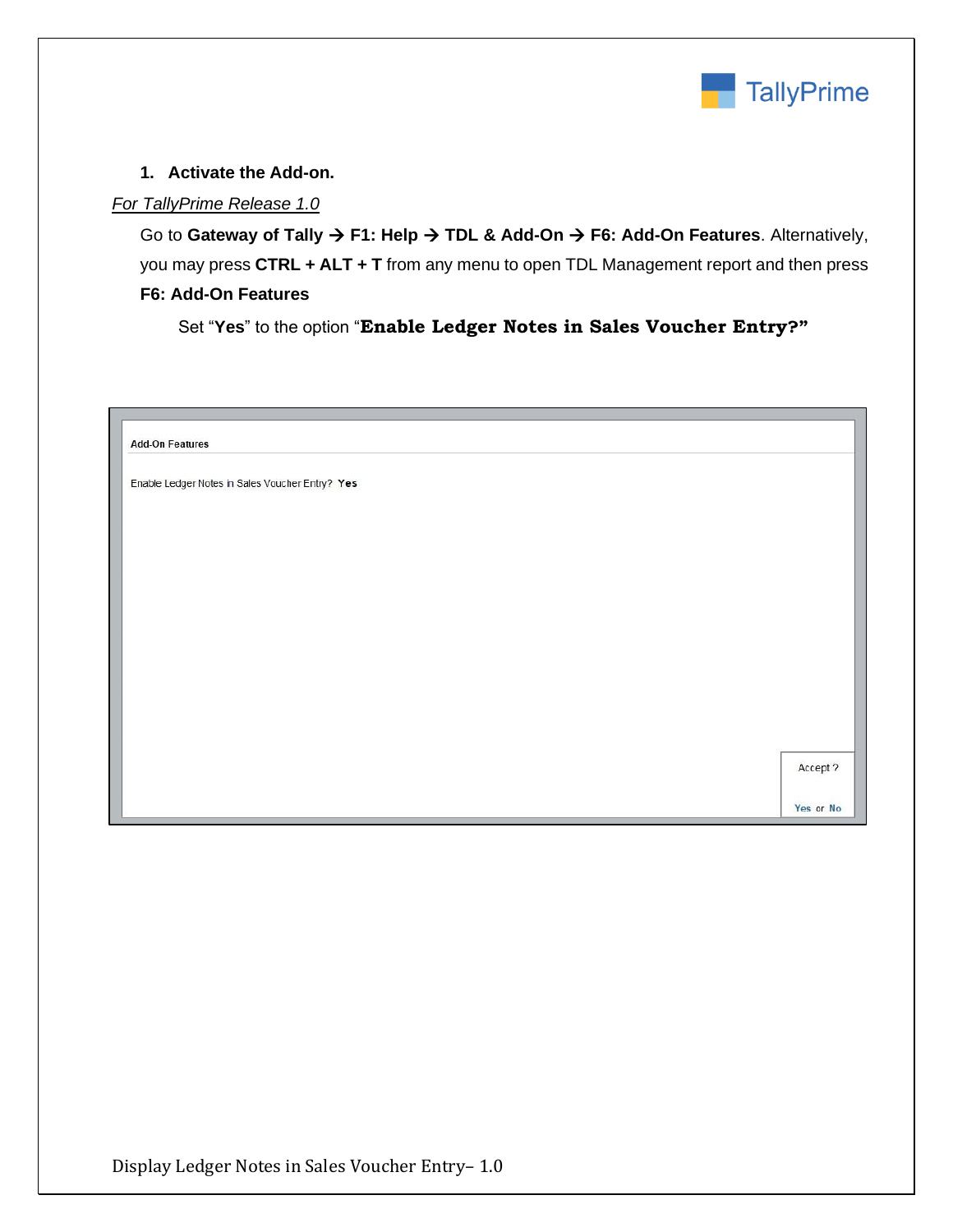

Detailed User Guide:

| : Allec Enterprise<br>Name                                                                                         |                                             |                                                              |                                                                                            | <b>Total Opening Balance</b> |  |
|--------------------------------------------------------------------------------------------------------------------|---------------------------------------------|--------------------------------------------------------------|--------------------------------------------------------------------------------------------|------------------------------|--|
| (alias)<br>ž.                                                                                                      |                                             |                                                              |                                                                                            | 4,000.00 Dr                  |  |
|                                                                                                                    |                                             |                                                              |                                                                                            | Difference                   |  |
|                                                                                                                    |                                             |                                                              |                                                                                            | 4,000.00 Dr                  |  |
|                                                                                                                    |                                             | <b>Mailing Details</b>                                       |                                                                                            |                              |  |
| Under<br>Maintain balances bill-by-bill<br>Default credit period<br>Check for credit days during voucher entry: No | : Sundry Debtors<br>(Current Assets)<br>Yes | Name<br>Address                                              | : Allec Enterprise<br>: 102, Madhav Square, Nr. Lal Bunglow<br>Opp. SBI Bank,<br>Jamnagar. |                              |  |
|                                                                                                                    |                                             | State                                                        | : Gujarat                                                                                  |                              |  |
| Enable Multiple Notes                                                                                              | $?$ Yes                                     | Country                                                      | : India                                                                                    |                              |  |
| Cost centres are applicable                                                                                        | : No                                        | Pincode                                                      | õ.                                                                                         |                              |  |
|                                                                                                                    |                                             | Mobile no.                                                   | : 9023726216                                                                               |                              |  |
|                                                                                                                    |                                             | Provide Contact Details                                      | : No                                                                                       |                              |  |
|                                                                                                                    |                                             | Set/alter multiple mailing details<br><b>Banking Details</b> | : No                                                                                       |                              |  |
|                                                                                                                    |                                             | Provide bank details                                         | : No                                                                                       |                              |  |
|                                                                                                                    |                                             |                                                              |                                                                                            |                              |  |
|                                                                                                                    |                                             | <b>Tax Registration Details</b>                              |                                                                                            |                              |  |
|                                                                                                                    |                                             | PAN/IT No.                                                   | Ĩ.                                                                                         |                              |  |
|                                                                                                                    |                                             | Registration type                                            | : Regular                                                                                  |                              |  |
|                                                                                                                    |                                             | <b>GSTIN/UIN</b>                                             | à.                                                                                         |                              |  |
|                                                                                                                    |                                             | Set/Alter GST details                                        | : No                                                                                       |                              |  |
|                                                                                                                    |                                             |                                                              |                                                                                            |                              |  |
|                                                                                                                    |                                             |                                                              |                                                                                            |                              |  |
|                                                                                                                    |                                             |                                                              |                                                                                            |                              |  |
|                                                                                                                    |                                             |                                                              |                                                                                            |                              |  |
|                                                                                                                    |                                             |                                                              |                                                                                            |                              |  |
|                                                                                                                    | <b>Opening Balance</b>                      | (on 1-Apr-20):                                               |                                                                                            |                              |  |

## **1) Go to Gateway of Tally → Alter → Alter Any Ledger Set "Yes" to "Enable Multiple Notes"**

Multiple Instruction can be given in the sub form

Display Ledger Notes in Sales Voucher Entry– 1.0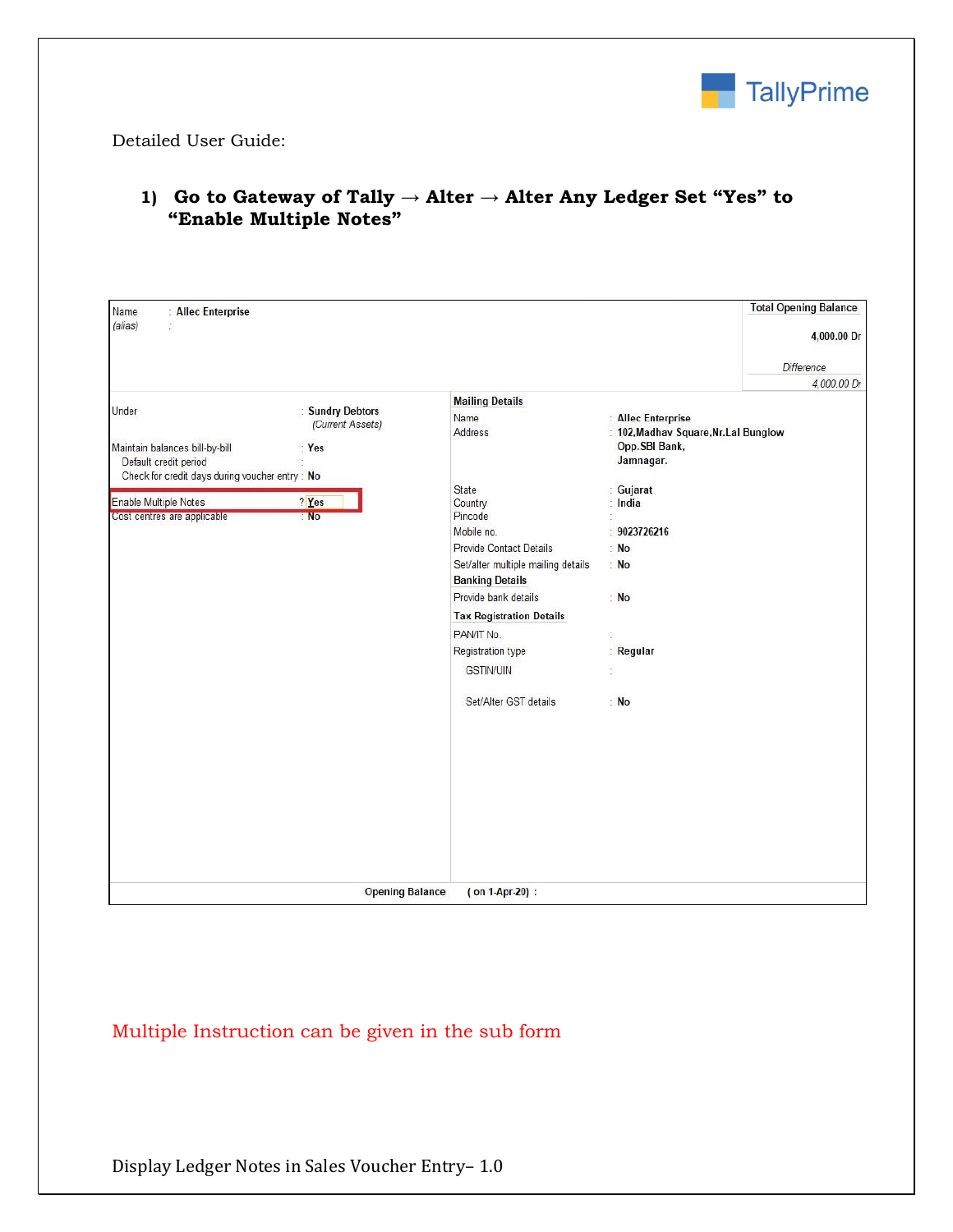

#### Ledger Note Master

- 1) Delievery at Punchkula
- 2) Document Should be Sent to Delhi
- 3) Courier Through Flyking Courier
- 4) L.R Should be to be billed
- 5) Scan copy of Invoice Should be E-mailed to party

**Press Ctrl + Enter for Next Line** 

## **2) Ledger notes will be displayed in Sales Invoice**

|                     |                                                                                                                                         | <b>Dispatch Details</b>                             |       |
|---------------------|-----------------------------------------------------------------------------------------------------------------------------------------|-----------------------------------------------------|-------|
| <b>Instruction</b>  | 1) Delievery at Punchkula<br>2) Document Should be Sent to Delhi<br>3) Courier Through Flyking Courier<br>4) L.R Should be to be billed | 5) Scan copy of Invoice Should be E-mailed to party |       |
| Delivery Note No(s) | $\mathcal{L}_{\mathcal{A}}$                                                                                                             | Dispatch Doc No.                                    |       |
| • Not Applicable    |                                                                                                                                         | Dispatched through                                  |       |
|                     |                                                                                                                                         | Destination                                         |       |
|                     |                                                                                                                                         | Carrier Name/Agent                                  |       |
|                     |                                                                                                                                         | Bill of Lading/LR-RR No.:                           | Date: |
|                     |                                                                                                                                         | Motor Vehicle No.                                   |       |
|                     |                                                                                                                                         | <b>Order Details</b>                                |       |
| Order No(s)         |                                                                                                                                         | Mode/Terms of Payment:                              |       |
|                     |                                                                                                                                         | <b>Other References</b>                             |       |
|                     |                                                                                                                                         | <b>Terms of Delivery</b>                            |       |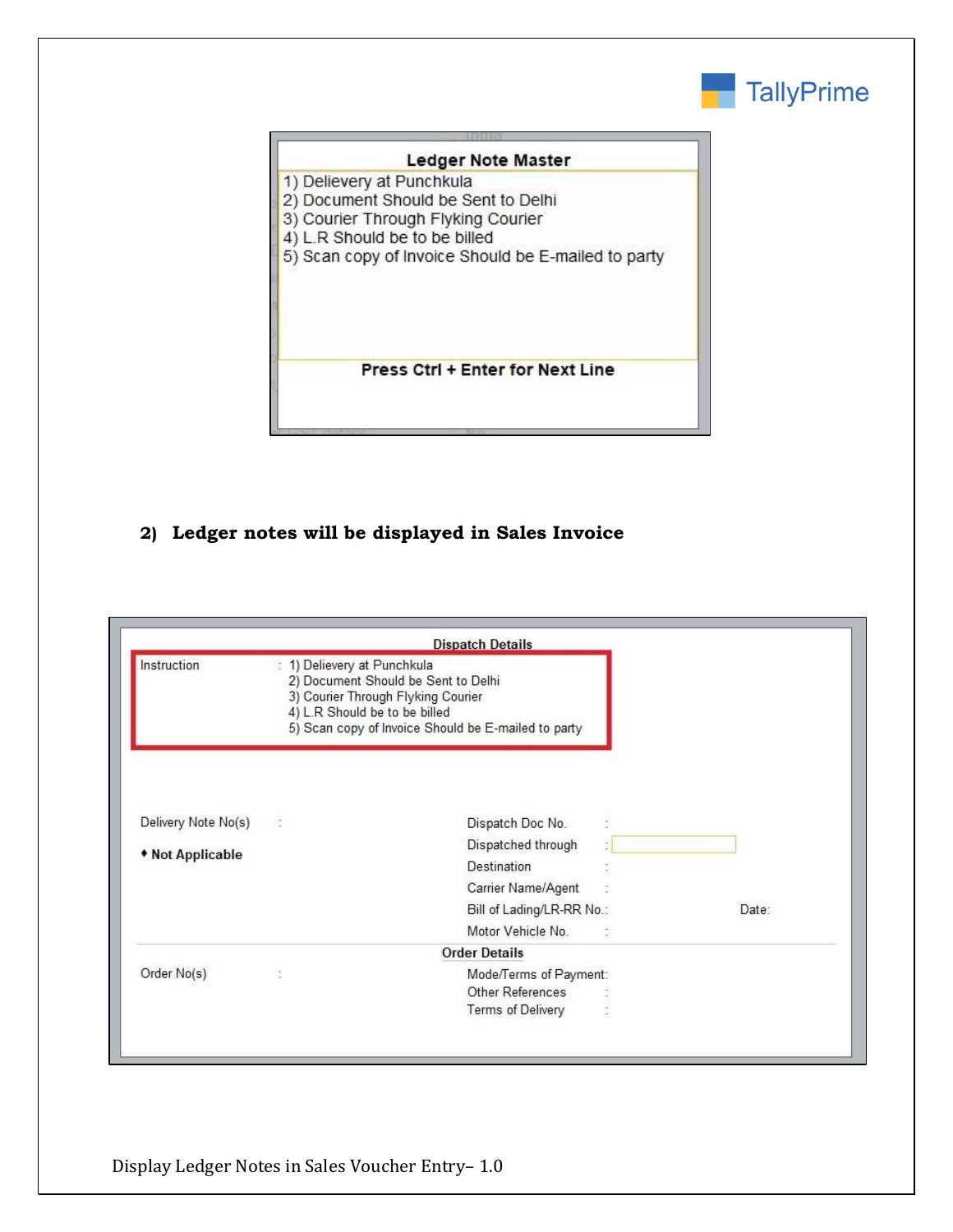

# FAQ

#### **Which version/release of TallyPrime does the add-on support?**

This add-on will work only from TallyPrime Release 1.0 onwards.

#### **How will I get support for this add-on?**

For any functional support requirements please do write to us on mail@aaplautomation.com or call us at +91-288-2713956/57/58, +91-9023726215/16, 9099908115, 9825036442.

## **If I need some enhancements / changes to be incorporated for the add-on, whom should I contact?**

Please to write to us on mail@aaplautomation.com with your additional requirements and we will revert to you in 24 hours.

#### **Will new features added be available to us?**

We offer one year availability of all support and new features free of cost. After one year, nominal subscription cost will be applicable to you to continue to get free support and updates.

#### **What will happen after one year?**

There is no fixed annual charge to be payable mandatory. However if any changes are required in our Add-On to make compatible with New Release of TallyPrime then the modification Charges will be applied.

#### **I am using a multi-site. Can I use the same Add-on for all the sites?**

No, one Add-on will work only for 1 site. You need to purchase again if you want to use the same Add-on for more sites.

#### **TDL Management screen shows errors with the Add-on. What do I do?**

Check whether the error is because of the Add-on or because of clashes between 2 TDLs (An add-on is also a TDL). In case of clashes, disable one or more TDLs and check which TDL has the error. If the Add-on has a problem, you can report it to us.